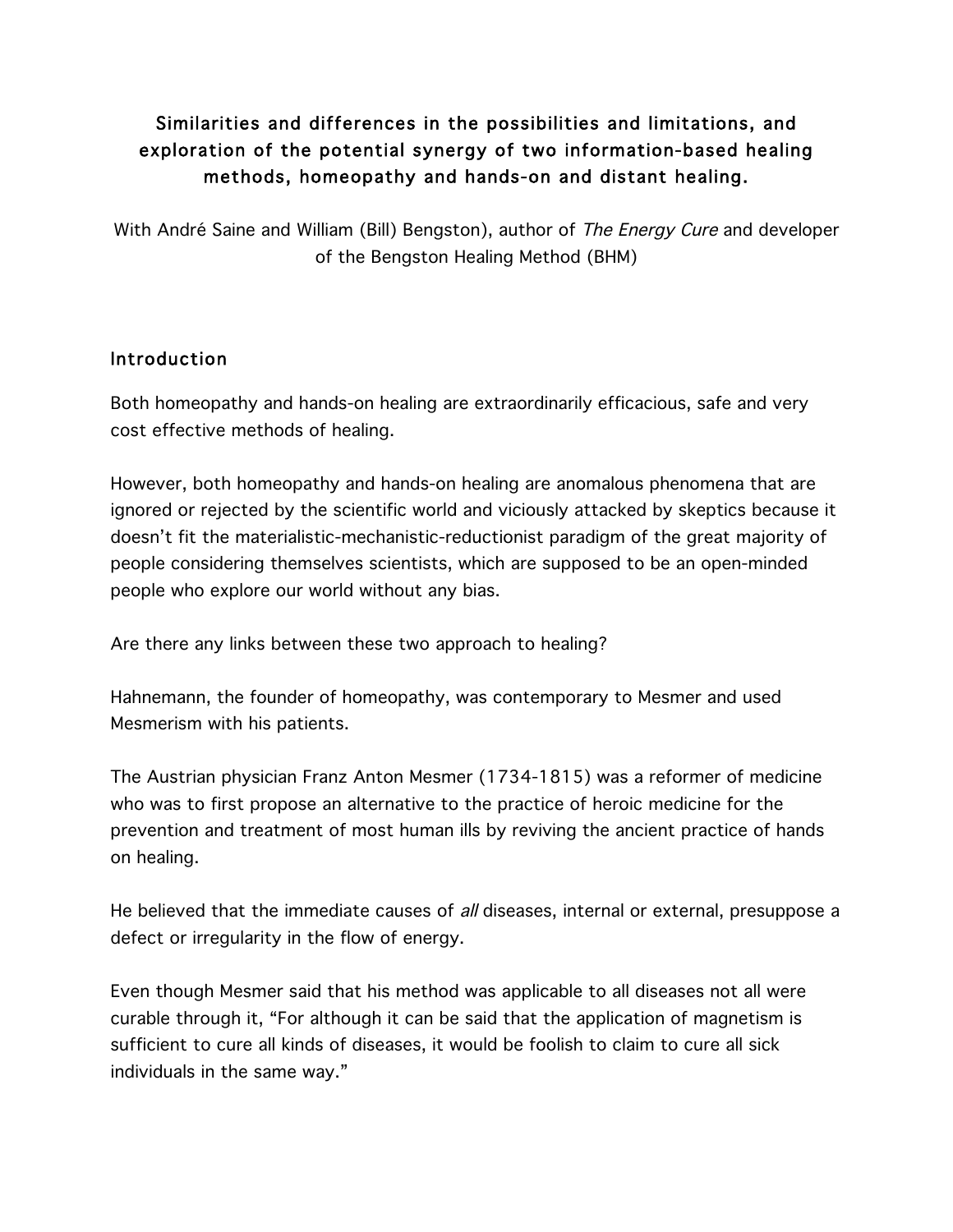Mesmer also said that he had found through experimentation that humans could be in contact with each other at great distance, <sup>1</sup> a phenomenon observed in quantum physics as nonlocality.\*

On the one hand, some of the discoveries of Mesmer have led to hypnotism, Freud and the discovery of the unconscious.

On the other hand, hands-on-healing has been continuously used since Mesmer.

And today two centuries later we come to Bill Bengston, a man who has made the greatest advances in hands on healing since Mesmer.

Who is Bill Bengston?

Aside from having been a professor for 40 years of sociology and advanced statistics at St. Joseph College in NYC, he has also been the president of the Society of Scientific Exploration for a number of years, Bill was the right person at the right time.

First, Bill is a rare kind of scientists for today's standards, not because he is a very inquisitive person, but especially because he didn't let bias and prejudices influence his exploration of our world.

One of Bill's missions is to understand healing.

#### Bill's discoveries

 

Perhaps, one of the best ways to describe Bill is to go over some of his accomplishments and discoveries that he has made:

<sup>\*</sup> Nonlocality was first described by Einstein as "spooky actions at a distance." Nonlocality is described in physics as the apparent ability of objects to instantaneously know about each other's state, even when separated by large distances (potentially even billions of light years), almost as if the universe at large instantaneously arranges its particles in anticipation of future events. "Thus, in the quantum world, despite what Einstein had established about the speed of light being the maximum speed for anything in the universe, instantaneous action or transfer of information does appear to be possible." (The physics of the universe. Nonlocality and entanglement.

https://www.physicsoftheuniverse.com/topics\_quantum\_nonlocality.html)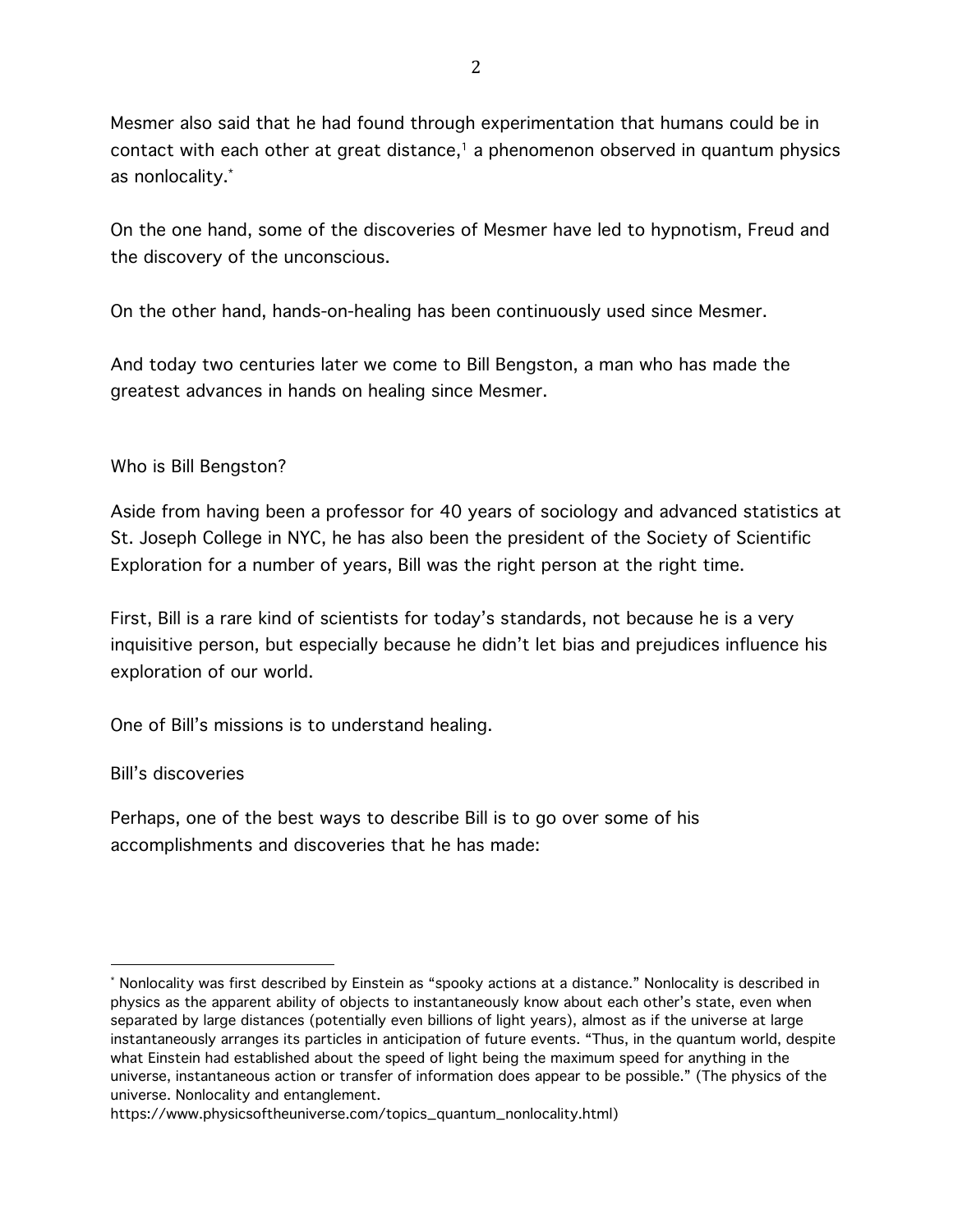First, Bill continued in a most brilliant way McGill biologist Bernard Grad who did pioneering work on hands on healing in the ninety fifties through the seventies and as well the one of Douglas Dean on the property of water treated by hands on healing.

Bill has made a great number of pretty interesting discoveries, and to name a few:

Bill confirmed what Grad had already observed is that skeptical medical students slowed down the healing process.

Bill was able to observe a few hundred people with serious diseases healed with hands on healing.

Bill developed the cycling method with Bennett Mayrick.

His discovered that healing of cancerous mice was predictable and shown success in healing malignant tumors in humans.

In the few thousand papers on the animal model that he used mice had never lived beyond the 27th day, but with hands on healing they not only live with few exceptions beyond the 27th day but live the normal life of mouse afterward.

Experiments were repeated a number of times in multiple respectable labs.

He discovered that the cured mice were immune for the rest of their lives to develop cancer after another injection of 100,000 cells and human who have been cured remained permanently cured.

The more aggressive is a malignancy and the younger is the sick person, the quicker the healing and disappearance of the malignancy.

Even in the control group of mice in another building recovered but only after being visited once by one of the active healers.

However, the growth of cancerous cells, not attached to a host, will he fostered through hands on healing by 600% in a very short time.

Sick mice *always* move toward the left hand of the healer. Once healed, mice don't care about the healer anymore.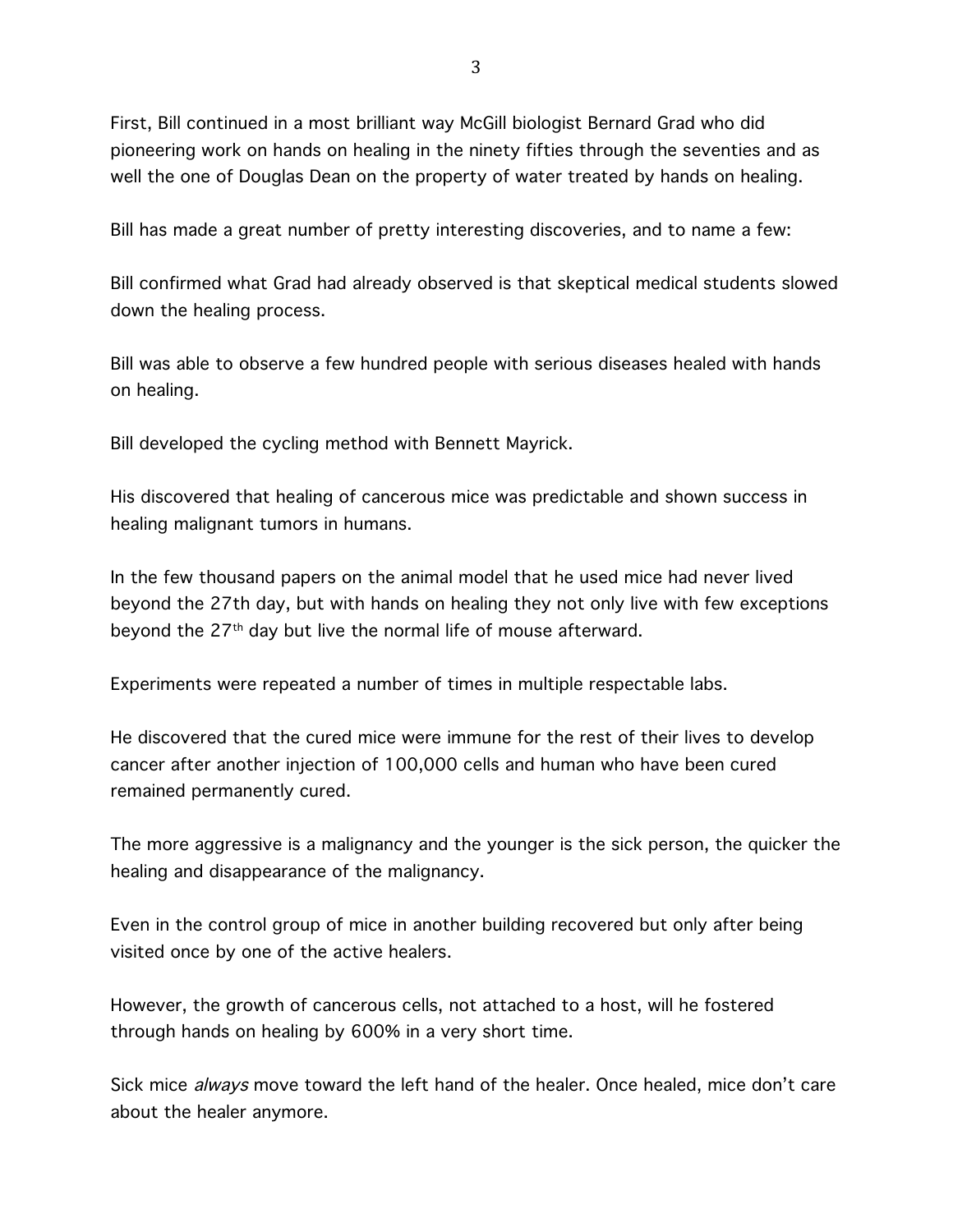Cells from a healed mice transplanted into a cancerous mice will heal the recipient mice.

Bill found out that healing could be taught.

With minimal training, inexperienced volunteers could heal cancerous mice.

He clearly confirmed that the more numerous is a placebo group the greater the placebo effect.

He has also confirmed that separation in space even at great distances doesn't mean separateness or independence from each other.

Entanglement likely exists beyond the subatomic level.

That on EEG, the brain of the healer and healee can be synchronized even at long distances.

Bill found out with fMRI that multiple centers of the brain are activated during healing and it can be turned on and off.

When an enveloped had the hair or an image of an animals that was 600 miles away the brain turn on and off depending on the content of the envelope. It turned on when the envelope was one about a sick animal and these far away animals ended up being cured.

There is a resonant bond between healer and healee in a fluid connection (not unlike what Mesmer had said).

Healing is not based on conscious intention.

Insensitive people heal as fast as sensitive people.

Healing is not a psychokinetic effect.

Perhaps, most importantly is all healing, as life, is a selfish process: "I need to breathe," "I am thirsty and need to drink," "I am hungry and need to eat," "I need to reproduce," and similarly the power of healing is somewhat based on *pure selfishness*.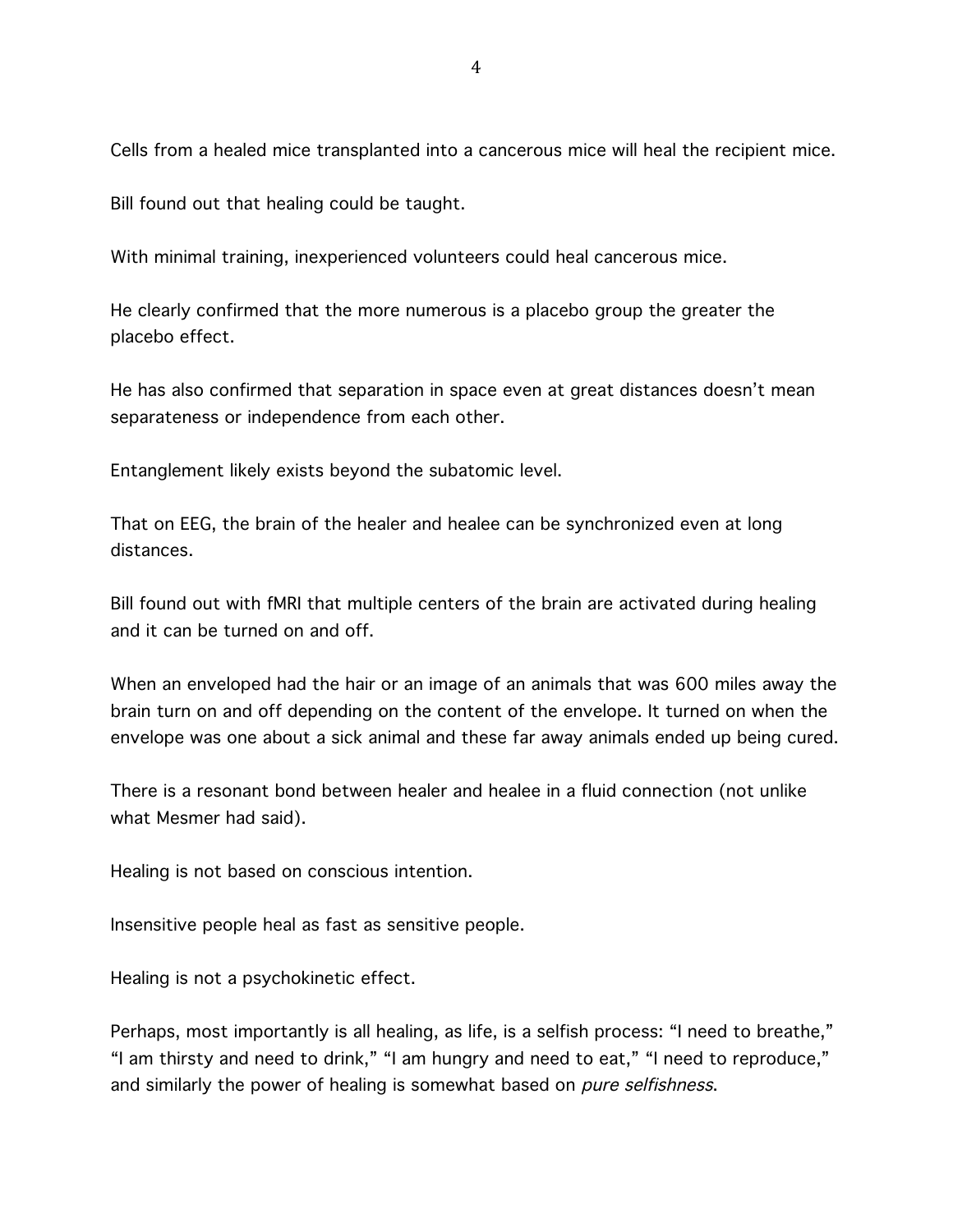Random number generators and geomagnetic probes can be influenced during a healing session.

Recorded ambient magnetic and electromagnetic signals during a healing session in a special cage of Faraday which was used to treat cancerous mice, but I believe was less successful, as there was only a trend of tumors slowing down growth at day 28 (when the mice were exposed to this signals 4h/d), which made you concluded, "There is evidence of a "loss of signal" when the recording is used. ... Whether this might be due to the limitations of recording technology or information outside the normal electromagnetic field spectrum remains unknown."

Put cells in incubator that cell had been under the influence of the recording and healing still happens

The healing influence can be stored in organic matter (i.e., cotton or live tissues) and inorganic matter (i.e., water) and can be transfer from there on.

Water was fed to cancerous mice, which resolved in the same pattern as if they had been treated by hands-on techniques. —2020

"The simple reality is that the number of people needing or desiring healing far exceeds the number of healers who can deliver healing services. If healing by intention is ever to become widely available to all those who need it, then the development of a reliable scalable system of delivery will become necessary. Central to this quest will be the development of a technology that can "store" healing and administer it on demand.— 2021

At the suggestion of homeopath, he has processed treated water through succussion and repeated dilutions.

Eighty-six volunteers from the US agreed to take two sublingual drops four times/day for eight weeks, with detailed self-reports coming in every two weeks. Participants reported on their progress using a variety of metrics designed to gauge changes in physical, emotional, and spiritual wellbeing. We found statistically significant improvements in all indicators of wellbeing, with the largest improvements found at earlier time periods. —2021

In a third experiment: Ninety people participated in this study, and each agreed to take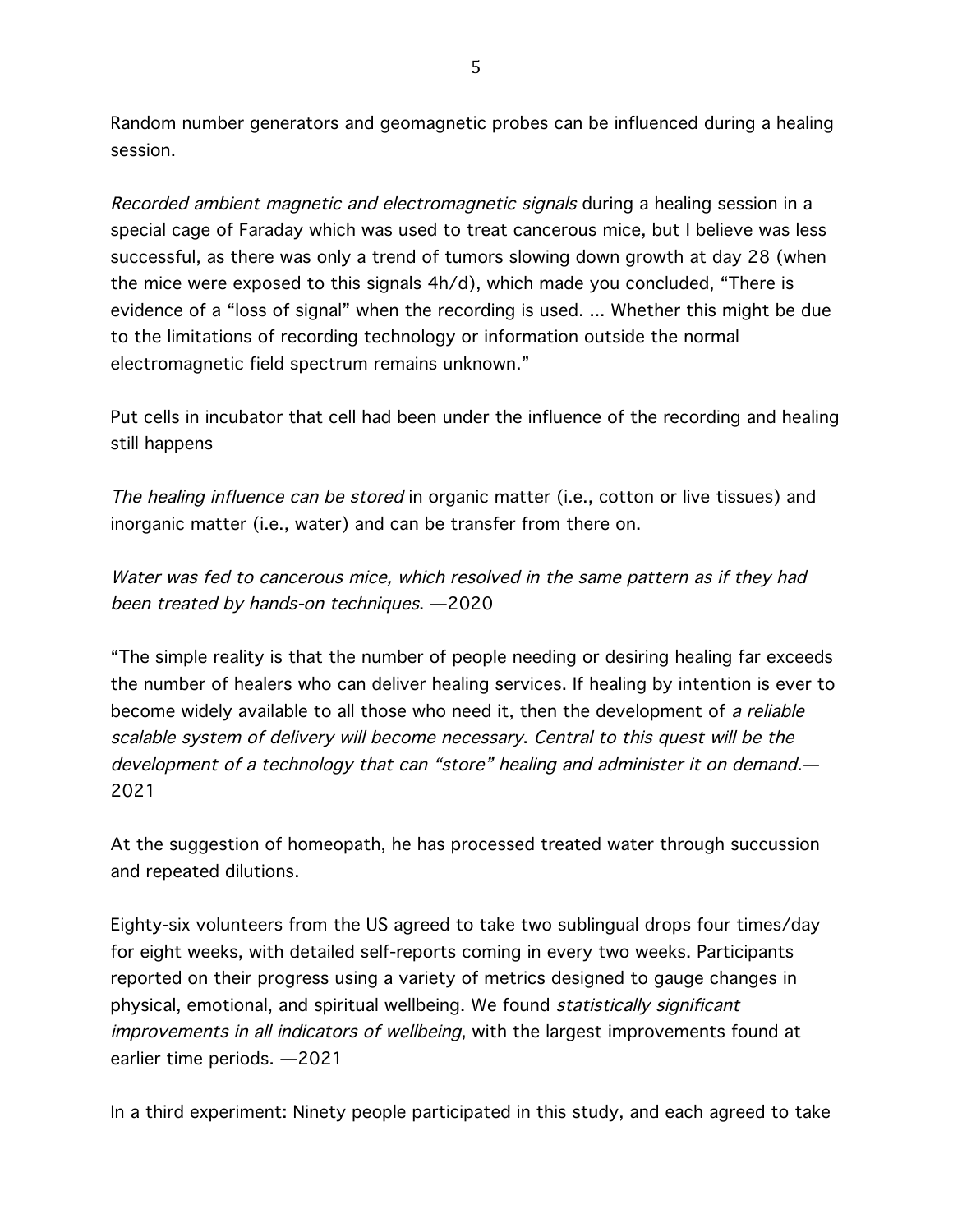two drops under the tongue, four times a day.

We were deliberately targeting volunteers who had serious health concerns. Of the 90 volunteers, 78 (87%) reported that they had a serious illness. A partial list of primary conditions includes Multiple Sclerosis, spinal stenosis, bi-polar disorder, hyper and hypotension, celiac disease, kidney disease, fibromyalgia and chronic fatigue, dementia, psoriasis, Lyme disease, heart conditions (including congestive heart failure), chronic hepatitis C, arthritis, Hashimoto disease, diverticulitis, hypothyroidism, Tourette syndrome, diabetes, hearing loss, chronic pain, allergies, low testosterone, sensory processing disorder, ALS, lymphoma, metastatic cancers, tinnitus, lupus, chronic lung disease.

41% reported improvement at 2 weeks, 54% reported improvement at 4 weeks, 51% reported improvement at 6 weeks, 59% reported improvement at 8 weeks.

We asked for self-report data on whether there had been a change in non-primary "other" health conditions at each of the two-week intervals.

63% reported improvement in other conditions at 2 weeks, 71% reported improvement at 4 weeks, 68% reported improvement at 6 weeks, and 56% reported improvement at 8 weeks.

Preliminary distribution of the new formulation produced seeming positive effects that we had not seen previously. To take one example, Parkinson's patients given the formulation by multiple administrators reported improvements with effect sizes more dramatic than previously observed using our various cycling healing methods. Patients with neurological conditions such as bi-polar disorder reported dramatic and lasting improvements, seemingly with larger effect sizes than previously reported. —2020

He tested a physical device to reproduce the proven effects of the successful water.

Importantly, these effects were comparable whether the water was produced by the dilution and succussion methods found in the first clinical experiment or by the physical device designed to mass produce the treated water.

Etcetera, etcetera, etcetera.

I know that is much more to say about all you have explored and discovered.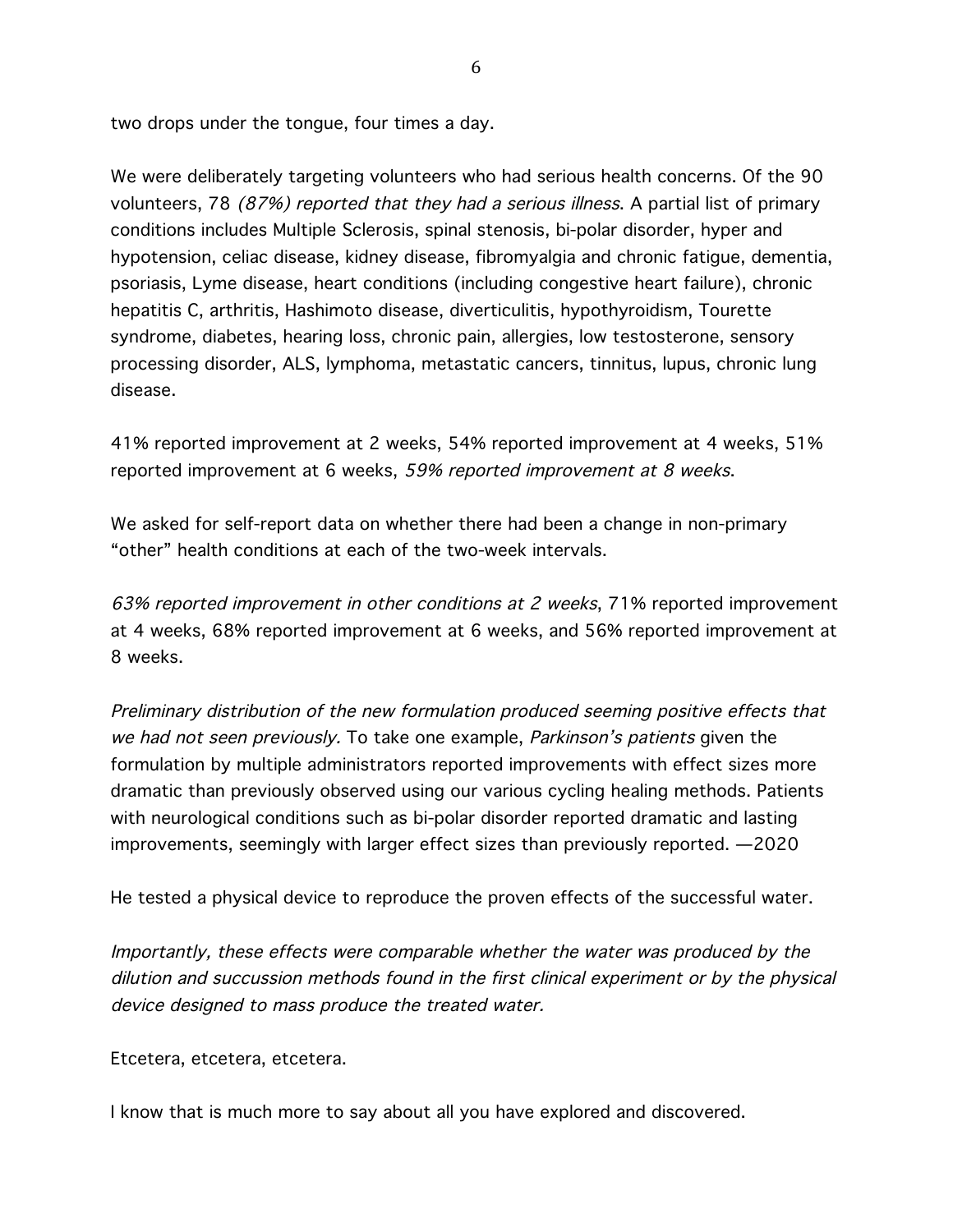Perhaps you want to share something important that I have missed especially related to one of your latest findings.

### What is the healing influence, a complex of energy and information?

Preliminary concepts:

One of the goals of this investigation is to see if we are dealing with energy, information, a complex of energy/information, etc.

Any conversation about energy healing must be based on mutual understanding of basic concepts, which include the ones of energy, information, field, force and vital force.

In the mechanistic view of biology, it is considered that biological events are reduced to physico-chemical phenomena and so is energy.

For instance, in photosynthesis, light energy is converted into biochemical energy, which becomes the basis of innumerable biological processes.

However, this basic form of energy can't explain the *amazing degree of organization*, unity, intelligence and harmony that exists in living organisms, which include the capacity to heal themselves, and which has led philosophers, scientists and physicians of all times and traditions to conceptualize the existence of a innate harmonizing vital force.

The concept of a vital force is central to traditional and alternative medicine, and is probably the feature that distinguishes it most from conventional medicine, which is based on a mechanistic and reductionist view of biology. Many of the alternative medical practices, and principally homeopathy, acupuncture, manual therapy and especially hands-on-healing, are based on the capacity of the physician to directly influence this vital force for the restoration of health.

The concept of the vital force may appear as magical thinking for outsiders, however for practitioners of the healing arts that are based on harnessing the healing powers of the organism this enduring concept is an *extremely useful, pertinent and practical* working hypothesis.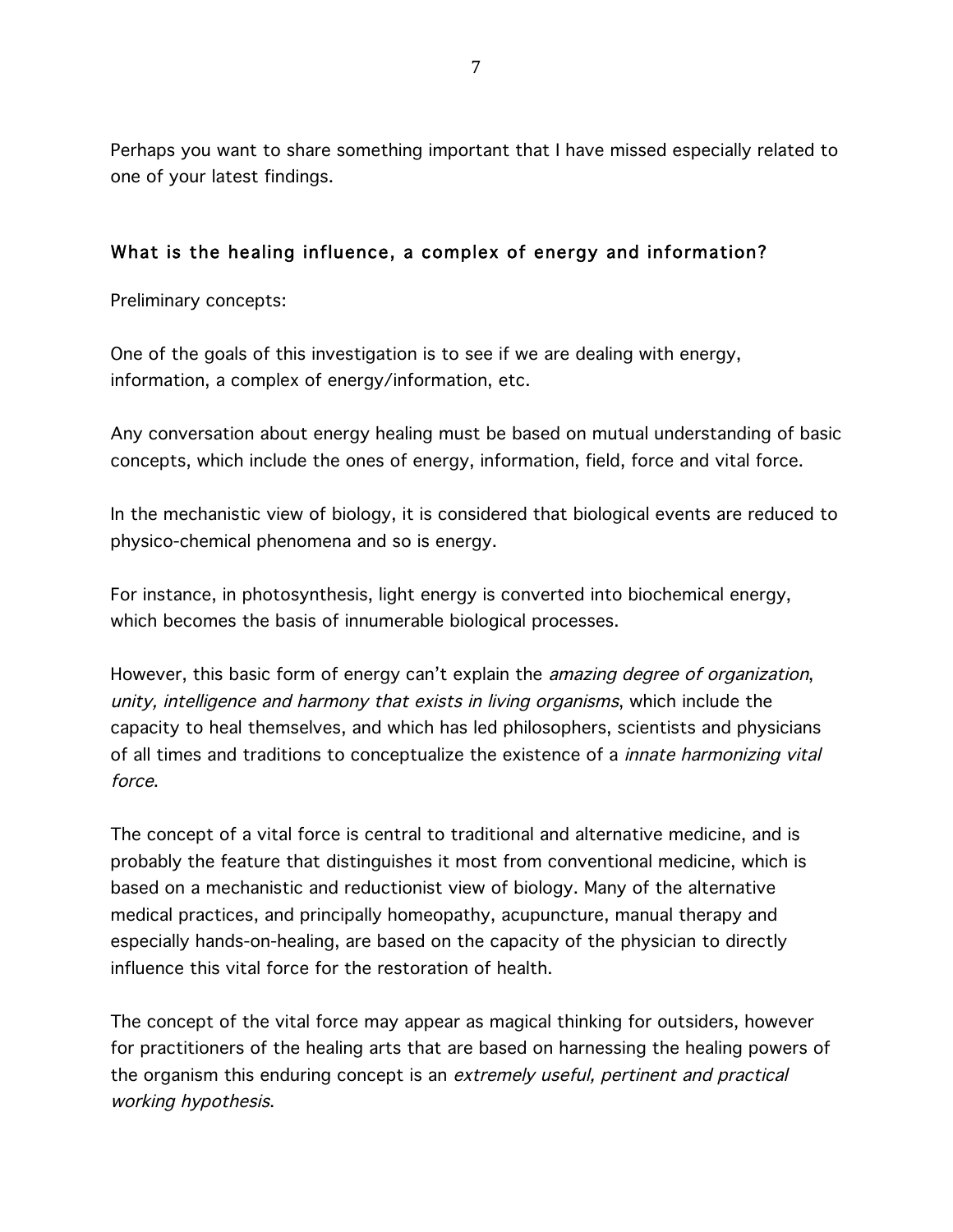One of the most compelling sets of evidence that supports the existence of a vital force comes from the great number of scientists who were led to independently postulate from their research specifically in embryology and ontogeny that there must be a "mechanism the outcome of whose activity is 'wholeness,' organization and continuity."2

Energy is a theoretical term in physics for that what is able to change something or the capacity for doing work. It may exist in potential, kinetic, thermal, electrical, chemical, nuclear or other forms.

Energy can be neither created nor destroyed. It can only be transferred and changed from one form to another.

Energy can be measured and transferred, which implies a loss of energy at the source for a gain of energy in the recipient.

However when energy is exchanged between two systems, information is also exchanged.

But information is not energy.

Information can be processed, organized and structured data or what is conveyed or represented by a particular arrangement or sequence of things.

Information can be encoded into various forms for transmission and interpretation (for example, information may be encoded into a sequence of signs, or transmitted via a signal or DNA). It can also be encrypted for safe storage and communication.

The transfer of information from one system to another can be done endlessly and without any diminution at the source.

"Healing itself can be seen to be "informational" in nature and presumably transmitted to the healee through an energetic process not yet understood." BB

Perhaps energy contains information in it and every other object in the universe has an information related to it. But its not the other way round, information doesn't contains energy.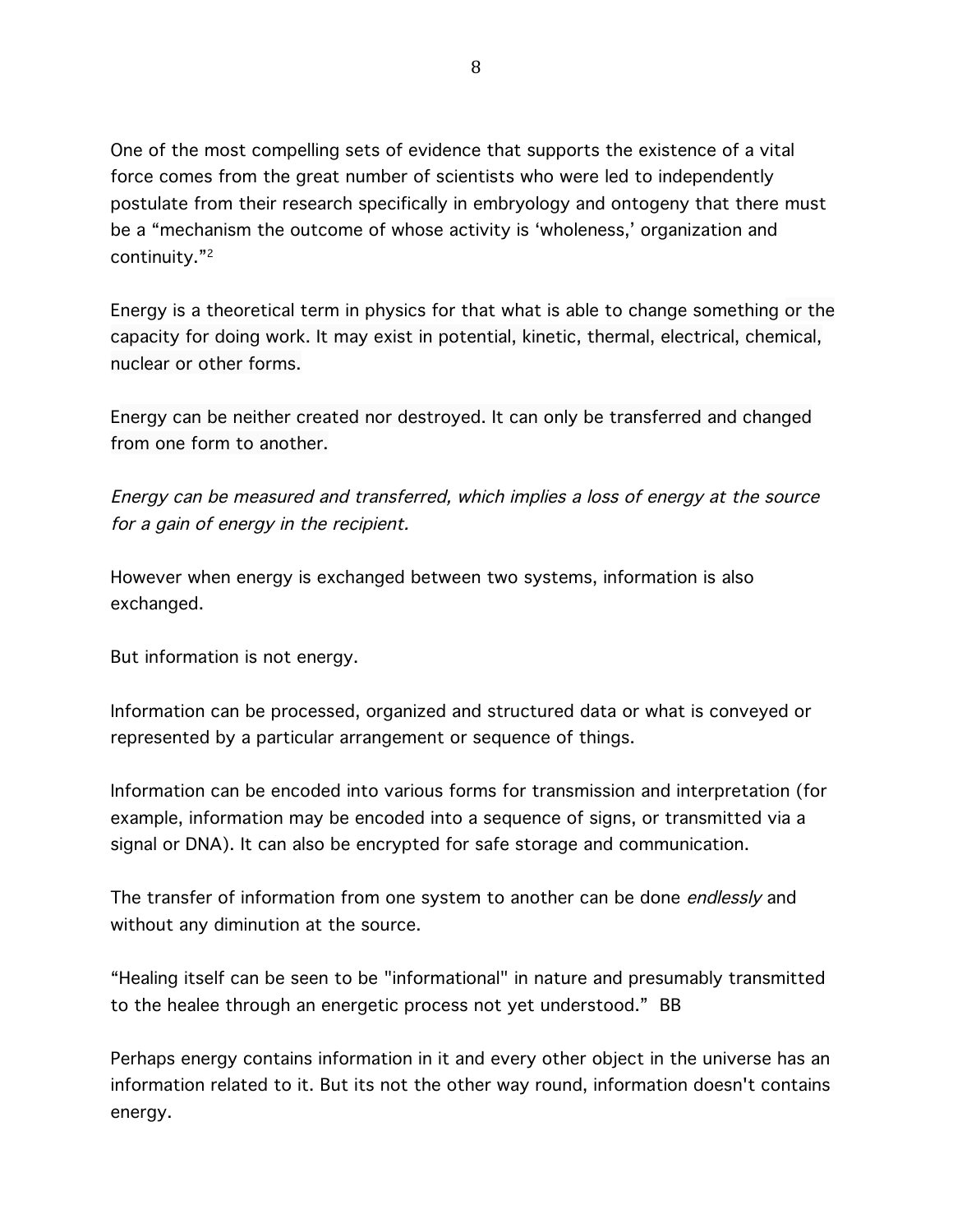Information can be thought of as the resolution of uncertainty that manifests itself as patterns.

An organized system needs information and is in needs of information when moving into disorganization.

The concept of information can become synonymous to the notions of *pattern* and entropy.

Harmony (coherence (order connotation) and balance connotation) is a difficult term to define.

In physics, a field is a region in which each point is affected by a force.

One of the fundamental concepts in physics is the one of a force, which is defined as any influence that tends to change the motion of an object.

Is healing associated with information that conveys a pattern of harmony?

Is healing about greater harmony of living processes?

Is healing influence about shifting the activity of the vital force on the spectrum of harmony or disharmony toward greater harmony through the transfer of information rather than energy?

# Similarities between Bengston Healing Method (BHM) and homeopathy

- Both enhance the natural innate healing power of the living organism.

-Both are dose related.

-With both approach we observe a general response of improvement in energy, moods, cognitive functions, sleep, digestion, menses, body temperature regulation, etc., aside from the chief complaint, i.e., pain, inflammation, autoimmunity, cancer, infection, etc., and decrease and disappearance of fears and anxieties, anger, grief, nightmares, etc.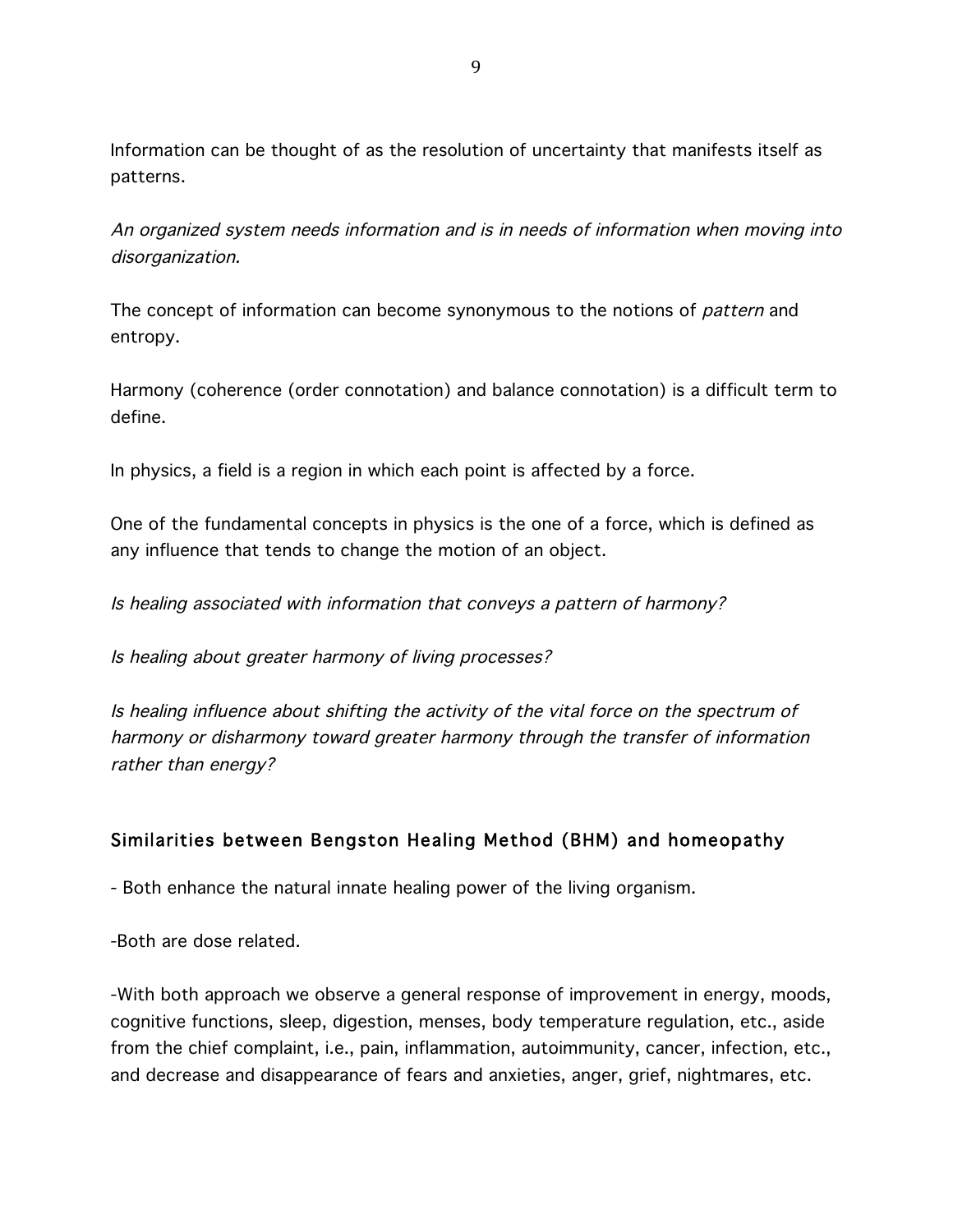-In homeopathy we are looking at not less than 15-20% and usually between 40-80% at the first follow up after the intake of a remedy with a high degree of similarity.

- Both can have paraphysiological effects: that is faster then when left to Nature, i.e., bruises have a set healing time which goes through the colors of the rainbow in a certain amounts of days

- However I want to point that some healing effects in hands on healing or energy healing or spiritual healing that can be supraphysiological, such as phenomenal recoveries with immediate disappearance of an infirmity or life threatening condition, which Harry Edwards, a very famous spiritual healer reported that occurred about 10 times a day.
- Like a child that is crooked with a severe scoliosis from cerebral palsy regaining function and walking straight within minutes across the room.
- 80% of people experience some benefits which are usually related to incurable conditions, i.e., malignancy, glaucoma, schizophrania, TB, epilepsy, stammering, blind and deaf children, chorea, etc.
- For instance: a lady who had suffered from extreme spinal deformity resulting from tuberculosis of the spine and had been helpless and bedridden from the age of three and at the time of her healing, when she was thirty years old, she weighed only thirty-five pounds. She was carried to one of Mrs. Salmon healing session, and received only one treatment from her. Two days later she felt a remarkable change taking place in her body. Her spine straightened, the deformity considerably diminished, and she was able to move her legs. It is said that, as her body responded at this time, loud cracking noises were heard as joints became freed and the stiffness were overcome, and her body length increased by seventeen inches.

- Both method we can influence enzymes, cells in the laboratory, fungi/yeasts, bacteria, plants, single-cell organisms, and animals that have been subjected to controlled study

-Both methods are dose response curves

-The role of belief or conscious awareness on the part of either the healer or healee is not necessary, as we have the same result if not better in people who don't know they are treated (i.e., unconscious ) or infants or animals or plants.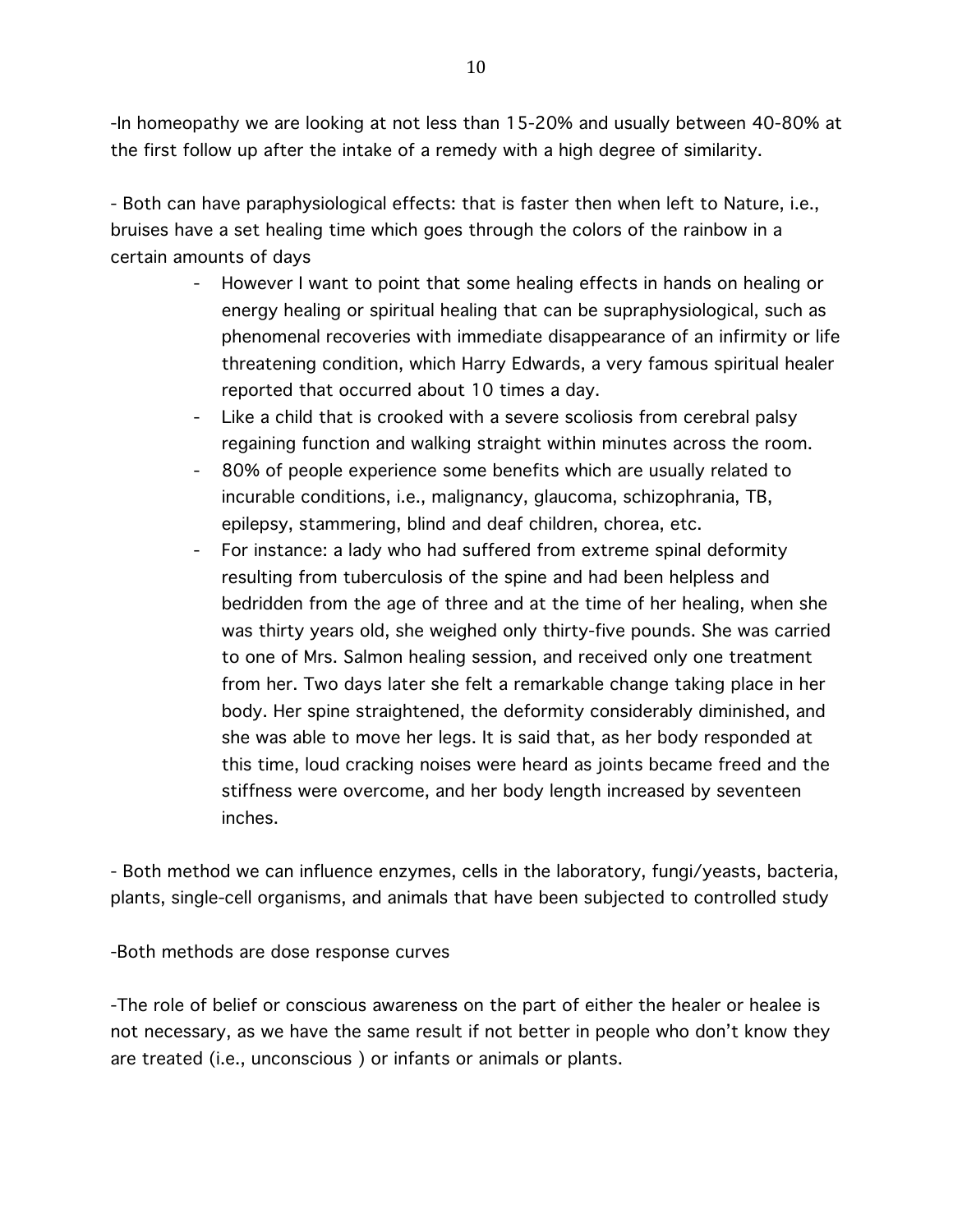-"It turns out that subjectively less sensitive people can heal just as well without ever experiencing connection." B.B.

-In homeopathy the more sensitive a person is the greater seems to be the need and the greater is the response to a remedy with a high degree of similarity.

-The more aggressive is the malignant process in mice being treated, the quicker the curing effects.

-Both can store of their healing influence.

-There is no perishable date for homeopathic remedies

-There is a possibility there exists a time enhancement factor (Luc Montagnier)

-Both are dependent of the skill of the practitioner.

-However the acquirement of skills in homeopathy is a lifetime activity, like any art.

-Healing occurs only if there is a need.

-"After an injury, the sooner the patient was treated, the faster and better the results were the longer a patient had had a condition, the longer it took to cure." BB

-"Younger patients with generally good health were easier to treat than older patients with multiple conditions." BB

-BHM: "Negative emotions could interfere with healers' ability."

-In homeopathy: people with pessimistic and negative personality don't do as well as positive and optimistic ones.

### Differences

-BHM: non-specific healing influence.

-Homeopathy: very specific to an individual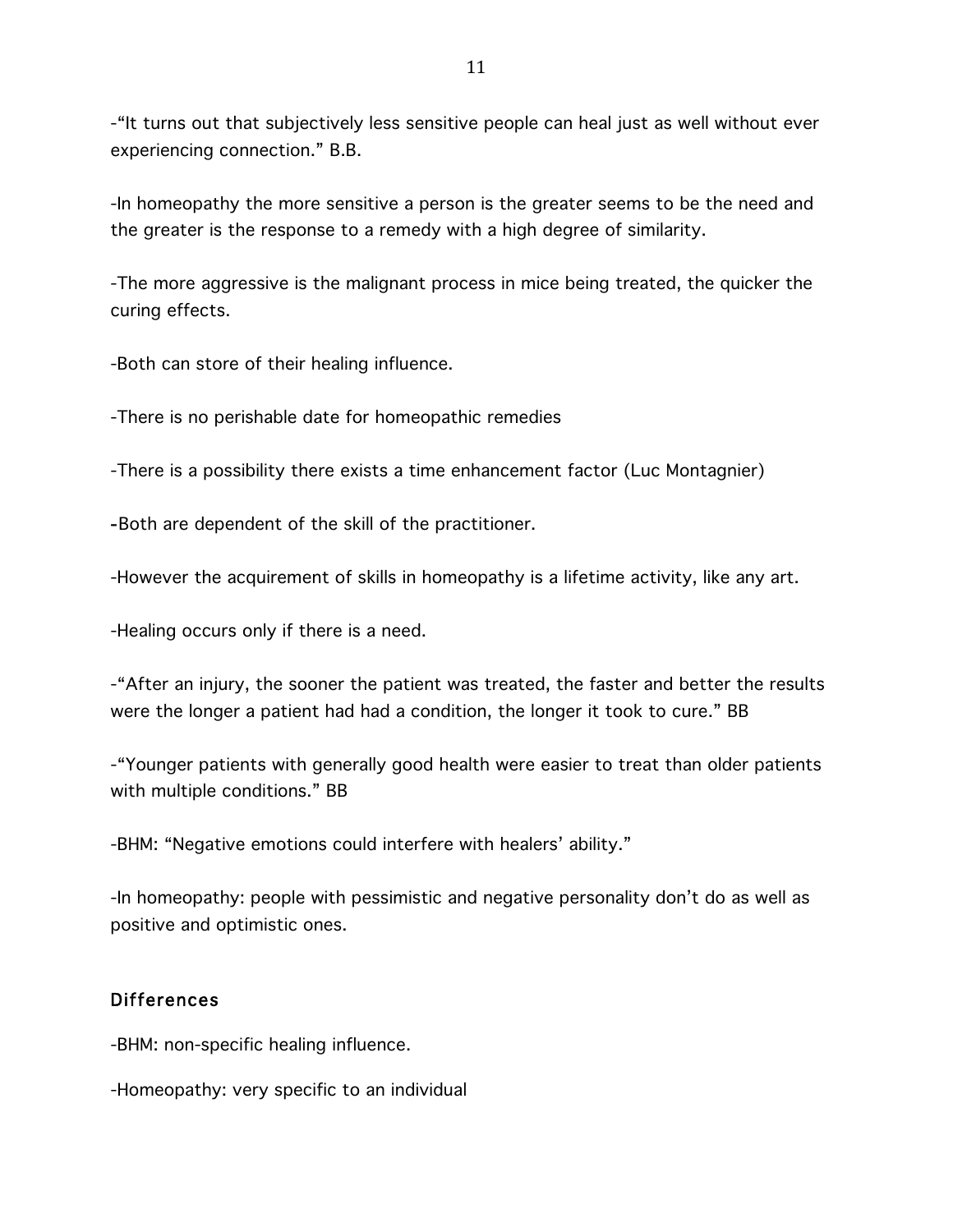-The healing response in homeopathy will vary from one individual to another. When we have a natural healer as a patient the healing response can be phenomenal.

-In homeopathy, the potency and frequency and way of administration of the remedy depend on the sensitivity of the patient, the acuteness of the problem (need) and whether they are healers.

- The higher the potency the greater the patient's reaction to the remedy.

- The original substance of a remedy contains a specific information but the potency of the remedy will depend of its potency (energy ?)

-BHM: Non-linear: there is a sudden phase transition.

-"Healing proceeds in a non-linear fashion with sudden bursts of healing that resemble 'phase transitions.' " B.B.

-Homeopathy: linear as long as potency, repetition and way of administering the remedy are optimal.

- The potency of the remedy must me changed on an ongoing basis, usually increased in potency ad infinitum.

- Instant healing is very rare in homeopathy in patients with chronic problems.

-In homeopathy the response is continual with proper dosing and follows a very particular and predictable curve, which begins with a short lasting aggravation that is followed by a prolonged and general improvement.

-"Sometimes an initial aggravation of symptoms would occur, prior to cure." BB

-Homeopathy: Keep the pathogenic properties of the original substance and we can "imprint this properties" or "information" which can be *multiplied* and *potentized* ad infinitum.

-Which implies that the homeopathy remedy contains information that can be potentized.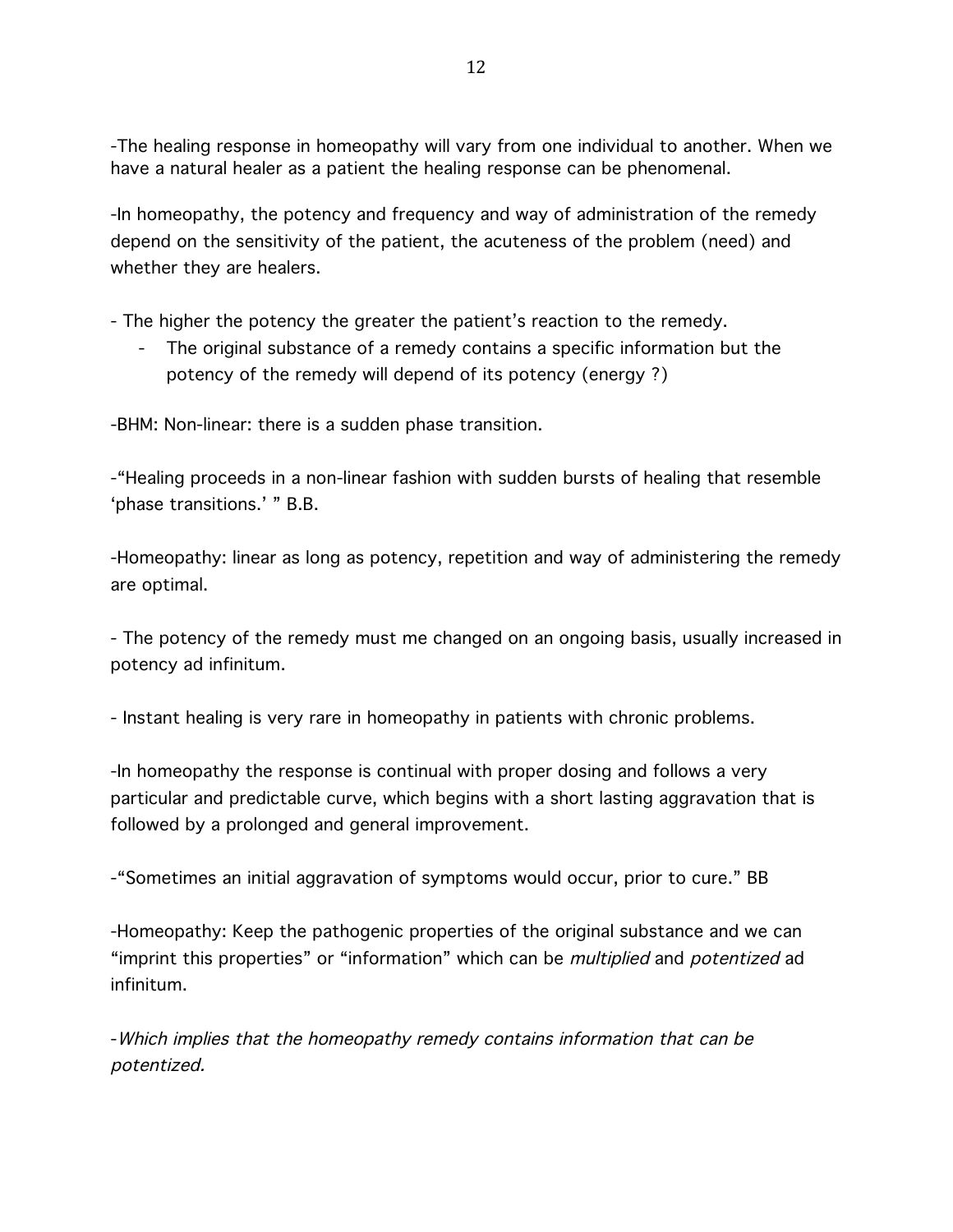-Homeopathy remedies have a field like the original substance, which sensitive people can experience at great distance or crude substances (ipecac, jaborandi) at a distance through doubly sealed vials (Bourru and Bourot)

-This influence diminishes with distances in homeopathy.

With BHM: there is nonlocality<sup>\*</sup> which implies that the healing influence has no relationship to distance.

- o Healing appears to be fundamentally about "information" despite the popular belief that it is related to "energy."
- o "Since healing apparently does not diminish with distance, that power source must be global in reach." B.B.

- It is not destroyed by extreme heat (-200 to +450˚C) but it can apparently be destroyed by microorganisms, microwaves, x-rays (above 5000 rads) and cell phone signals. (Similar to Douglas Dean's experimentation which showed that healing water has been distilled kept its properties.)

-Homeopathy can be used preemptively, that is for prevention, i.e., such as before any event that could be stressful, challenging of adaptation for the organism, including

- o before a surgery to limit shock and bleeding
- o infectious diseases,
- o grief,
- $\circ$  removing or preventing the effects of a diet deficient in certain minerals
- $\circ$  public speaking,
- o overworking,
- o loss of sleep,
- o motion sickness,
- o etc.

 

Excellent to one of the best option of treatment:

<sup>\*</sup> Nonlocality was first described by Einstein as "spooky actions at a distance." Nonlocality is described in physics as the apparent ability of objects to instantaneously know about each other's state, even when separated by large distances (potentially even billions of light years), almost as if the universe at large instantaneously arranges its particles in anticipation of future events. "Thus, in the quantum world, despite what Einstein had established about the speed of light being the maximum speed for anything in the universe, instantaneous action or transfer of information does appear to be possible." (The physics of the universe. Nonlocality and entanglement.

https://www.physicsoftheuniverse.com/topics\_quantum\_nonlocality.html)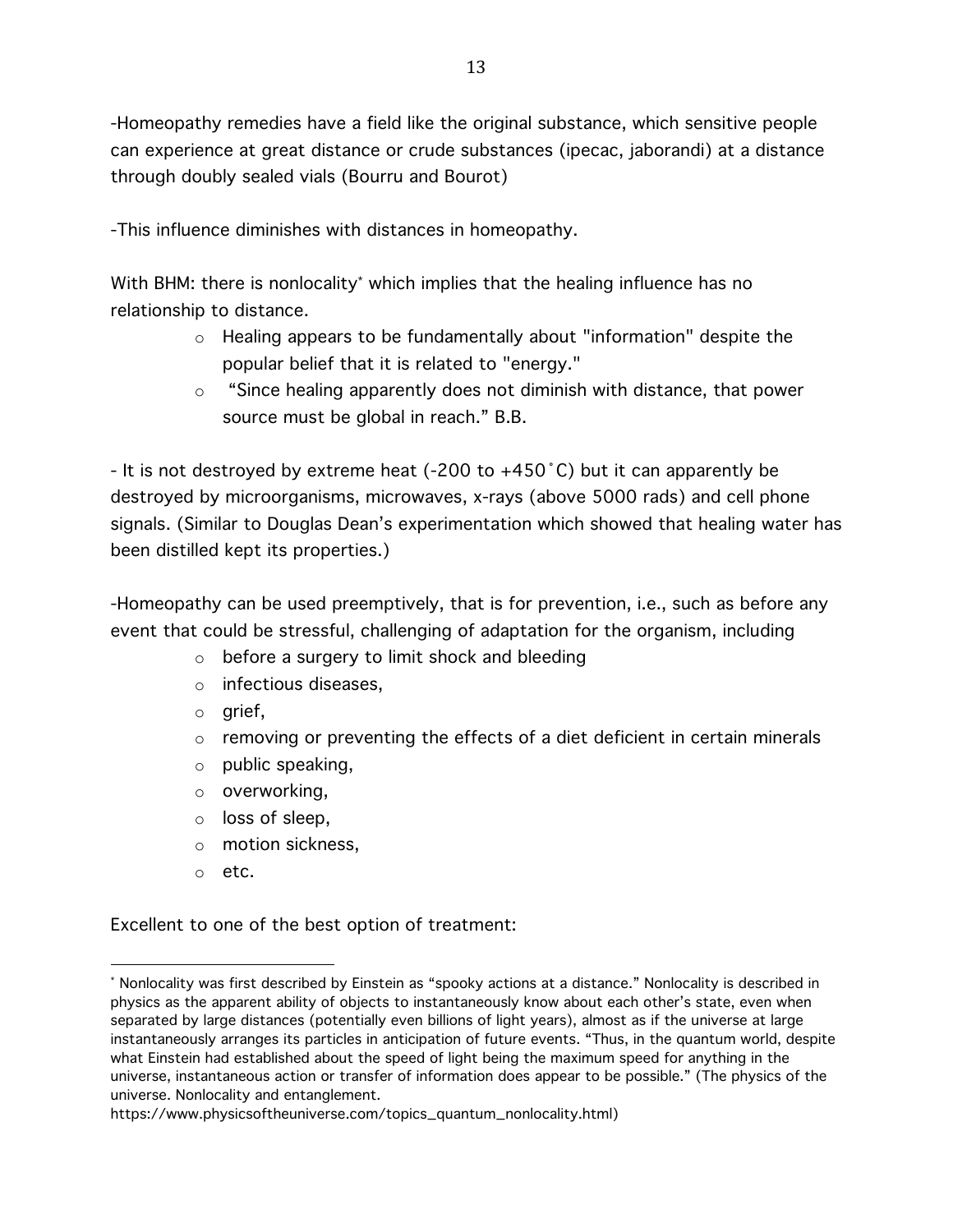- o Acute and chronic infections
- o Allergies and hypersensitivities
- o Autoimmune conditions

#### BHM:

- o Close to 100% predictability to heal aggressive cancer
- o Create cancer immunity in the healee
- o Alzheimer
- o Cataracts
- o Inflammatory conditions
- o Depression, even the most severe
- o Bipolar disorders (water)
- $\circ$  Tell me if I am right with hands on healing you notice a specific effect, while with the healing water you noticed a non-specific effect.
- $\circ$  "The current interpretation is that 'bonding' can occur between mice that were just briefly seen by volunteer healers and other mice that actually received healing treatment." B.B.
- $\circ$  "Thus, members of a bonded mice system can receive the healing treatment given to an individual mouse within that system." B.B.
- $\circ$  "The control group was tainted once the students found the control mice." B.B.
- o "When the experiment ended, the mice treated by the non-biology students were cured, but the mice treated by the biology students had died. In the other room, the control mice were dying as expected until they were seen by the biologists, who apparently could not cure their own experimental group mice!" B.B
- o "But all of the home mice were cured." B.B
- o "Further speculation involves a timeless and spacelessness 'Source' in which the unconscious and intangible merge." B.B
- o "Successful healing is associated with "connection," and healing failure is associated with 'disconnection'." B.B.
- $\circ$  In homeopathy, healee is independent of the practitioner but the bond is with the remedy.
- "To my knowledge, no person I have healed has ever experienced a reoccurrence." BB
- In homeopathy we are confronted with relapses.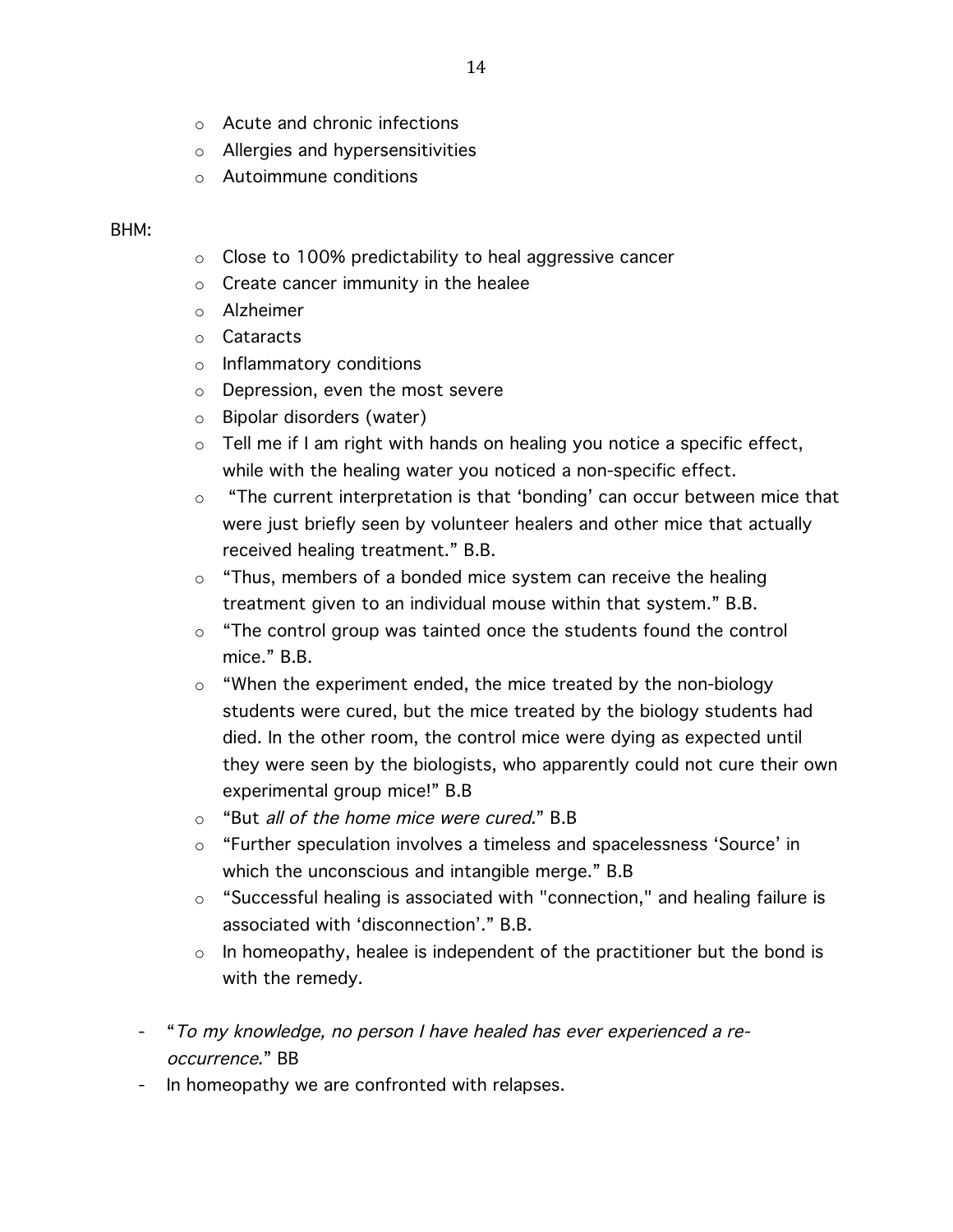# Limitations

-BHM:

- slow growing and benign growth
- RA: not impressive.

For homeopathy: problems related to lifestyle, i.e. essential hypertension, type II diabetes, Alzheimer, etc.

- Recent inroad into the reversal of genetic disease: retinitis pigmentosa (not known to be reversible), cystic fibrosis
- But once the tissue changes are present with can help improve function: i.e., degenerative diseases due to atherosclerosis (intermittent claudication, angina), spinal and foraminal stenosis, exostoses, Parkinson disease, prostate hypertrophy.
- We can get fair response with
	- o Heart failure
	- o Kidney failure
	- o COPD

-Mineral deficiencies in grazing animals on depleted soils (therapeutically and preventatively)

-Cerebral palsy (slow but sure with the help of manipulation)

-Guarded:

- People with addictions without any support system and environmental changes
- Cancer especially stage IV in an elderly person
- Old age dementia
- Old cases of psychosis, with a long history of having been heavily medicated
- Destroyed tissues:
	- Joint regaining function = more rare.
	- Fingers growing back: rare but possible
	- Tooth enamel destroyed = rare but possible.
	- Celiac disease
	- Myopia
	- Late MS
	- Mechanical problems: i.e., Acromegaly reversal with manipulation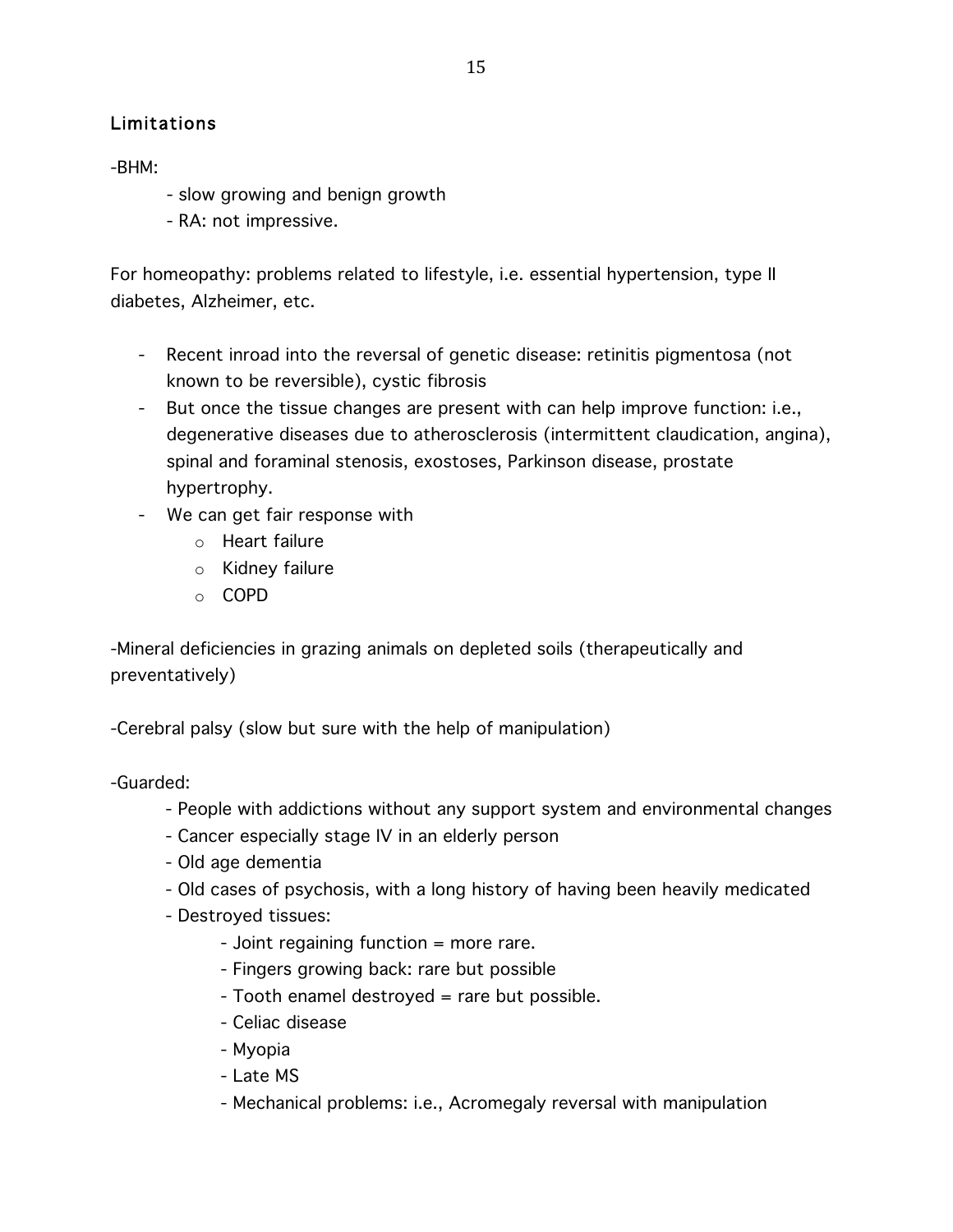-Clear limits:

- Reversal of ALS
- Reversal of genetic diseases with 100% penetrance, such as Duchene muscular dystrophy
- The regrowth of limbs (with two exceptions, one with homeopathy and one with hands on healing)

For BHM: ???

- When something need to be removed: Alzheimer : good.
- Missing: no cure, i.e., type I diabetes, Parkinson
- -

# Questions:

-While playing tennis, you twist to make a great shut, hear a crack in our knee and fall to the ground with great pain. You know you have injured meniscus and ligaments, what do you do?

-Before meeting Bennett Mayrick in 1971, can we assume that you were already destined for the investigation healing, as you had already done a reasonable amount of reading on the subject. When, how and why you were interested in healing originally?

-What differences in healing have you noticed between hands on healing and the use of healing water?

-Is the healing potential of charged water exhaustible?

-How long does healing water or cotton keep their "power"?

-What is the minimum effective dose of treated water?

-What is the minimum time for treated water to gain its healing influence?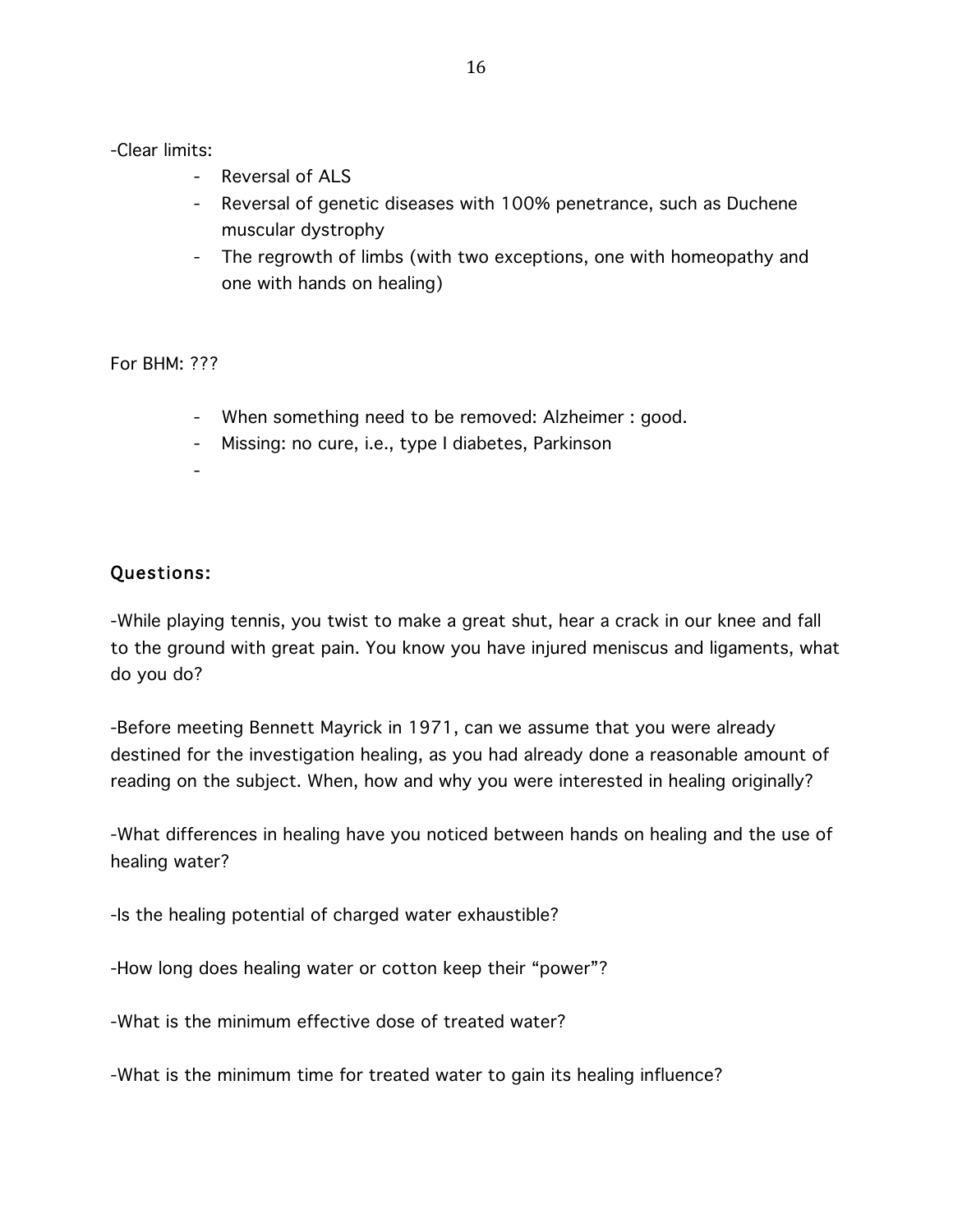-What is the best way you have found to recognize and measure when has been captured in healing water?

-Have you done more research on the oxygenation of water by holding it for several minutes?

-If we would mix a few drops of healing water into a larger container of water, would it communicate its healing influence to the rest of water without loosing its potency?

Once healed of a malignancy, does a healee ever get sick again with something else?

Do the healer ever get sick?

-Have you tried to record or capture what goes one between the two hands of the healer?

-What part did the fellows play in the development of the cycling?

-In the first mice experiment when you had to replace Ben Mayrick how was the cycling different than the one you use today?

Have you been able to explain how in your first two mice experiments the control mice began to improve only when the protocol was broken and the active healer visited the mice?

How do you reconcile this phenomenon with the one that the mice that were in a far away city never healed?

If you are cycling with mice and you stop cycling put keep your hands along side of the cage do the mice move away from your left hand?

Have you tried to put someone without any cycling or any other training to just put their hands along the cage of sick animals?

Do the mice still go to the left hands.

In your Energy Cure book, you wrote, "So many questions ... Over the next few years, I hope to find some of the answers." How much have you done and how much more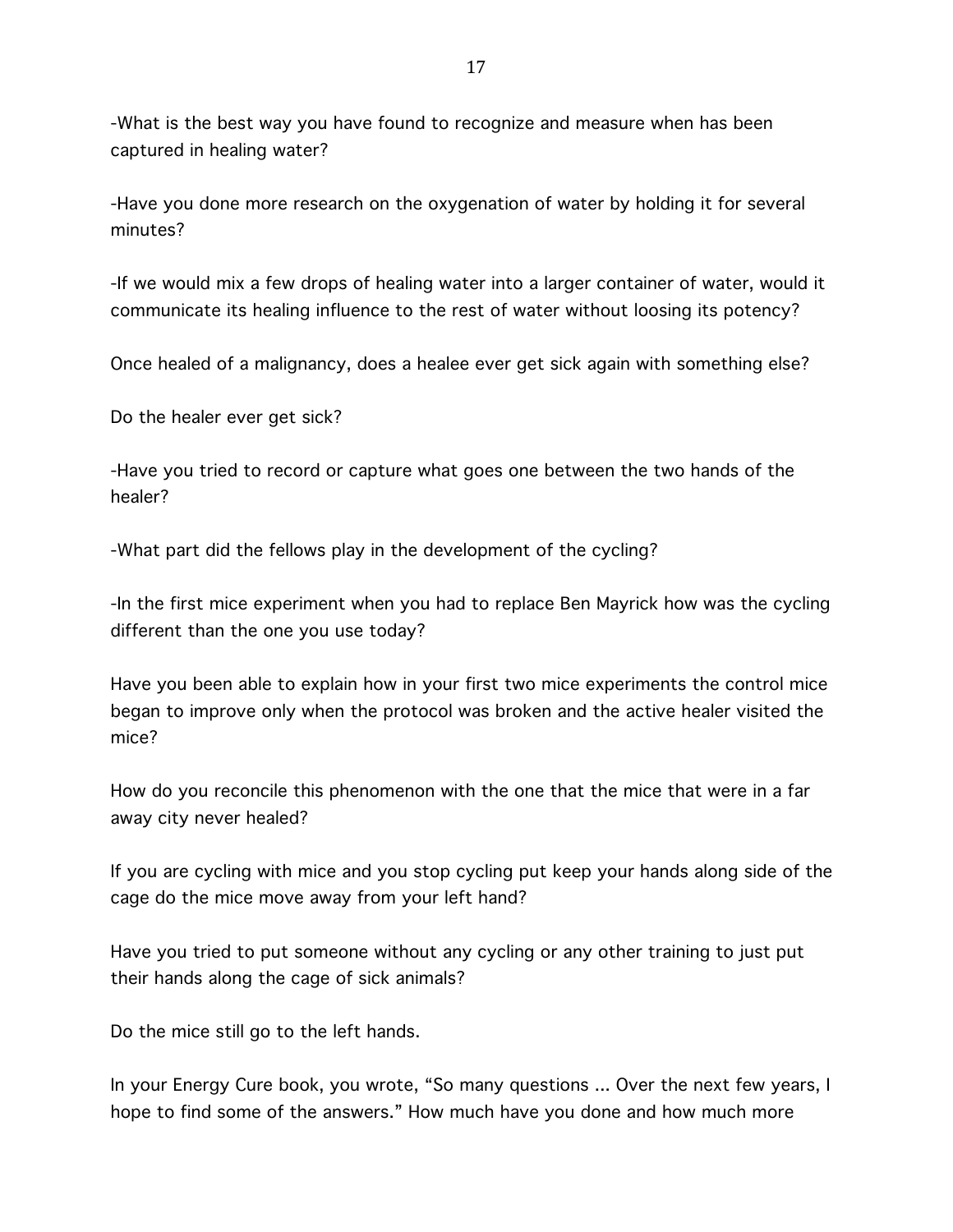would like to do?

As a physician can I cycle the image of patient having recovered health?

Any clue on involving patients and seeing themselves being healed?

Have you found as in other healing practices that multiple healers make a difference?

Do some materials block the healing effects?

What are your thoughts on the fact you noticed no changes in Parkinson's or bi-polar disorder patients with hands on healing but noticed them with healing water?

In your latest experiments with charged water, do the healee relapsed once they stopped using the water?

You mentioned that a substance can be negatively charged, any way to measure this?

Have you or your students tried to charge crystals?

You mentioned that treatment is often good for the wellbeing of the healer but does the healer ever get drained from doing healing?

Once healed can immunity be transmitted through inheritance?

A patient presenting with an aggressive fast growing lung cancer, a slow growing not too aggressive skin cancer, uterine fibroids, cataracts and myopia, do all five of these conditions affected at once? Or in what order?

I noticed in a later research you began introducing "hand processed succussion and dilution." (2020  $-A$  clinical social experiment of device-infused resonant water), what are conclusion of this process?

You also wrote, "Preliminary distribution of the new [diluted and succussed] formulation produced seeming positive effects that we had not seen previously. To take one example, Parkinson's patients given the formulation by multiple administrators reported improvements with effect sizes more dramatic than previously observed using our various cycling healing methods. Patients with neurological conditions such as bi-polar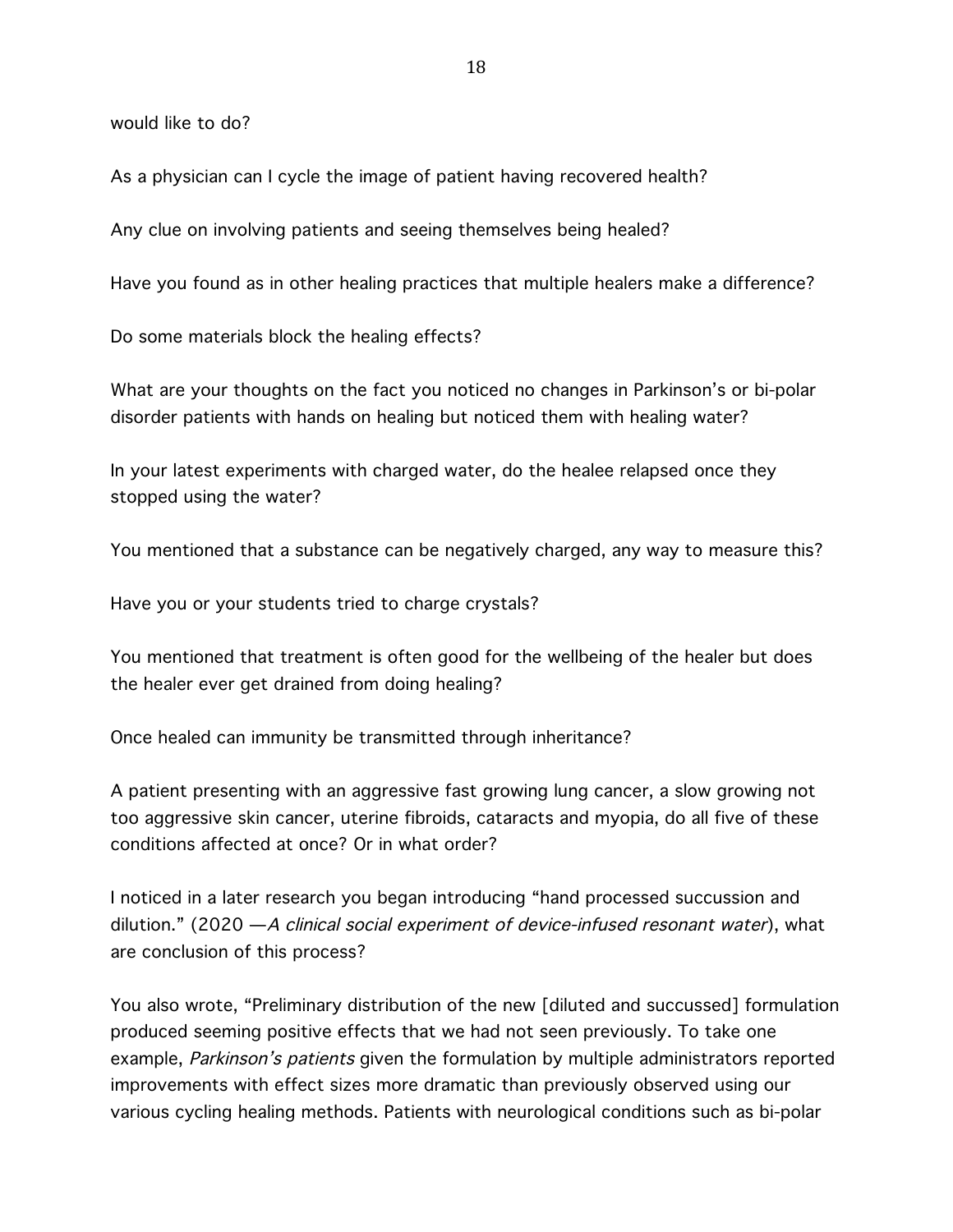disorder reported dramatic and lasting improvements, seemingly with larger effect sizes than previously reported." (2020—Energized Water Study)

Any clue how different is extremely rapid cycling compared to a person who review their life as if a film is being unrolled at an incredible speed during a near-death experience. Actually a recent article show that as a person is dying many brain waves shut down but their is an increase power of the gamma waves, which are the fastest brain waves, similarly as the ones you picked up in the fMRI.3

-How much the state of the healer influences the healing influence?

Can a healer heal him or herself? What about with treated water that he or she charged?

What have you tried to involve patients to cycle for self-healing?

Anecdotally, people have reported that the drinking of treated water has seemingly resolved leukemia and irritable bowel syndrome, to name but a few examples. Do you have any more findings?

Aside from Ben mayrick, have you or anyone tried to dissolve clouds? What is the meaning?

Have you noticed variability from one healer to another?

On page 206 of the Energy Cure, you wrote, "My only clinical failures occurred with patients who had received radiation or chemotherapy." What this based on facts or beliefs? Any changes with this passage?

In 2017, in a Higherside podcasts you said that people after a two-day training session people can cycle *several thousands* images per second at least, was that a lapse? 23.45 Any new findings about dose necessary to produce a remission?

# Exploration of potential synergy between the two healing approaches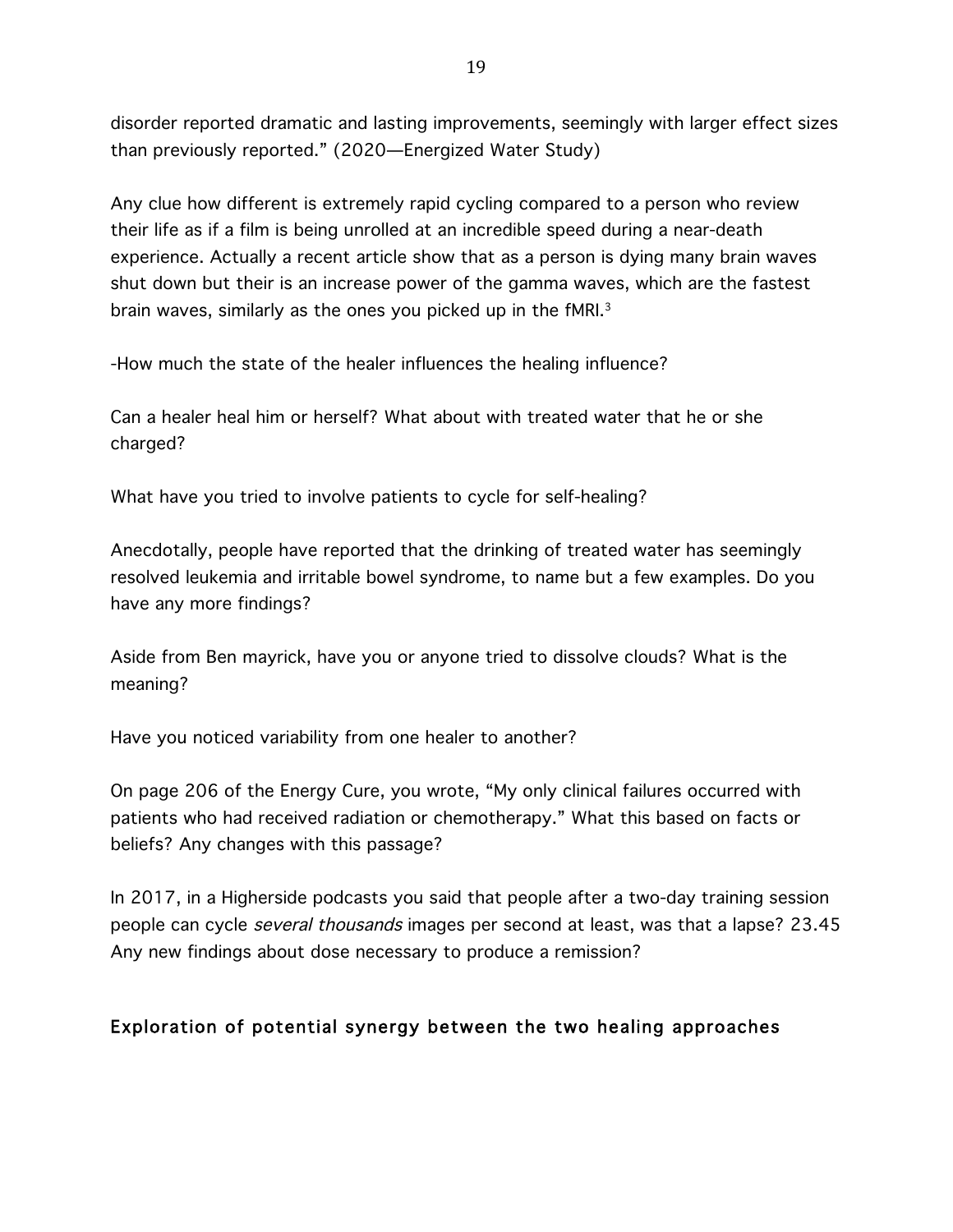- Could the knowledge accumulated for over two centuries by the homeopathic community have any relevance to your work, particularly on the potentization and preservation of the healing properties of homeopathic remedies?
- By using the most reliable method to know the healing potential of our store influences, it would be interesting to subject healing water to the fluxion method?
- Demonstration of Bernardt Fincke\*'s fluxion method (the term fluxion means the action or process of flowing or moving continuously, which was a term used in mathematic by Isaac Newton to indicate the function corresponding to the rate of change in time of a variable quantity or a derivative or the measurement of the infinitely small).
- Incidentally Fincke found out that it is almost impossible to destroy the healing properties of a remedy above the 30C potency.
- We can store our remedy and are apparently stable at extremely high temperature and very low temperature but can be destroyed by microbial activity cell phone signals microwave and x-ray after 5000 rad accumulation.
- Would fluxion increase the potency of healing water?

### Last words:

 

You said, "I can't imagine someone not wanting to learn how to heal (except it is pain in the butt to learn it.

"I can't imagine not practicing it, even outside of the healing realm."

"As the 20th century was the time during which the equivalence between matter and energy was found, perhaps the 21st century will be the time for the discovery of an equivalence between energy and information along with other undreamed technologies

<sup>\*</sup> Bernardt Fincke (1821-1906) was a mathematician who was healed on his deathbed of typhoid fever through homeopathy. After his recovery, he became a physician and dedicated his life to homeopathy and particularly to the potentization of remedies.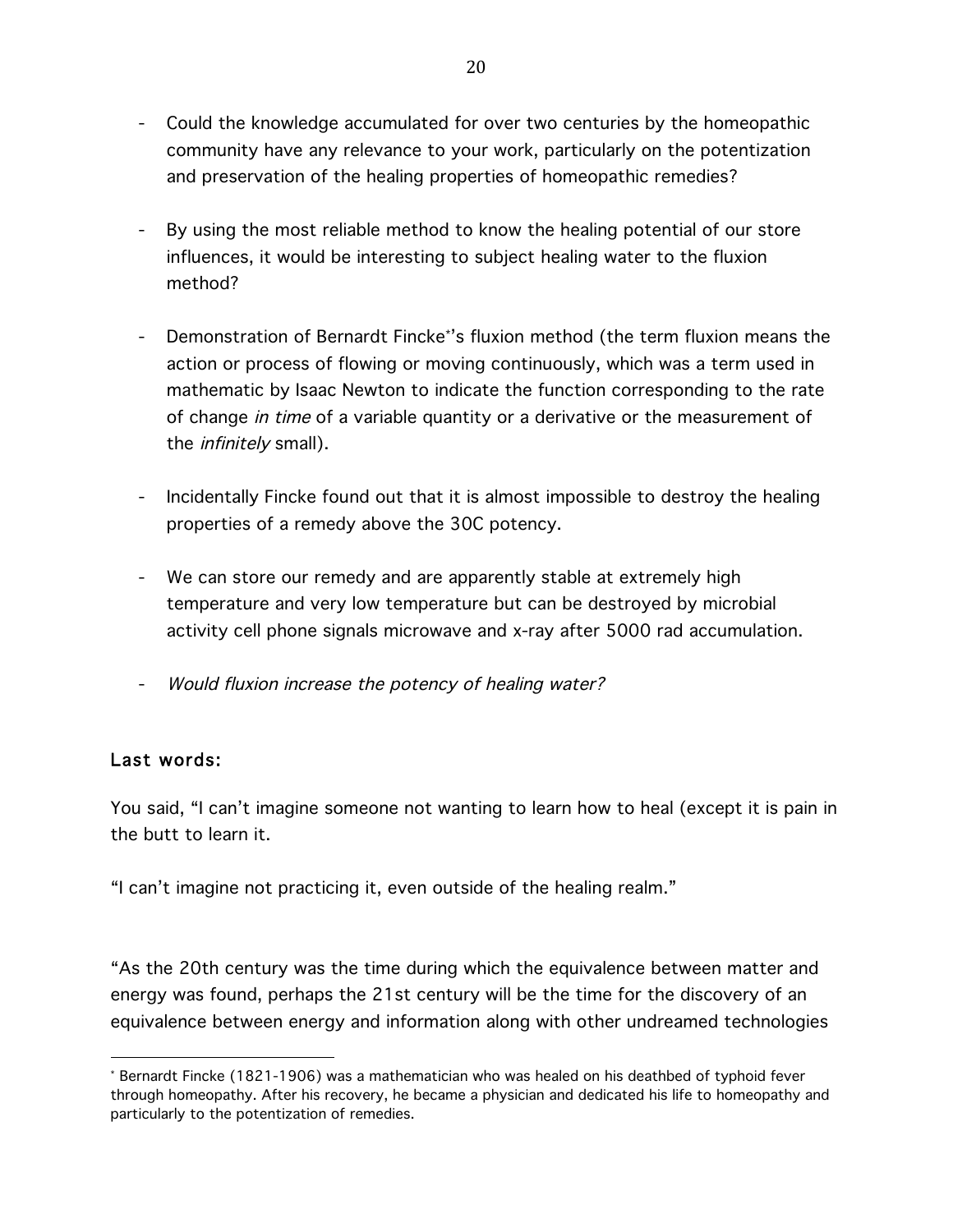and applications." B.B. (2019—Examining Biological and Physical Correlates to Anomalous Healing)

Incidentally, Christian Van den Broeck, a physicist at the University of Hasselt in Belgium, described in Nature Physics (and in an accompanying article<sup>4</sup>) the result as "a direct verification of information-to-energy conversion."

He speculates that molecular processes occurring in nature might already be converting information to energy in some way. "The message is that processes taking place on the nanoscale are completely different from those we are familiar with, and that information is part of that picture."5

If you have not read his book The Energy Cure, get it and read it. It is book that is difficult to put down" highly recommend everyone to read his book, The Energy Cure: https://bengstonresearch.com/publications

And to either take a workshop with Bill: https://bengstonresearch.com/workshops The next one is one week from now on ZOOM out of Germany: on March 25-27, 2022

Or get the CD set on Hands on Healing : https://bengstonresearch.com/publications Or in different languages: https://bengstonresearch.com/faq

Which can incidentally be found on Audible for US residents, which will permit you to listen to it on your phone, tablet or computer.

Listeners desirous to find a practitioner competent to practice BHM you can contact Bengstonresearch at https://bengstonresearch.com/contact

All invited to check the Society for Scientific Exploration whose scientists are not afraid to acknowledge anomalous phenomena, see: https://www.scientificexploration.org

What do you know about the Association for the Scientific Study of Anomalous Phenomena

### Recent are links to recent conferences given by Bill:

Bill Bengston | Genomic Changes in Cancer produced by a Recording of Healing Intention : https://www.youtube.com/watch?v=AcmmCNezuB8 (December 2021)